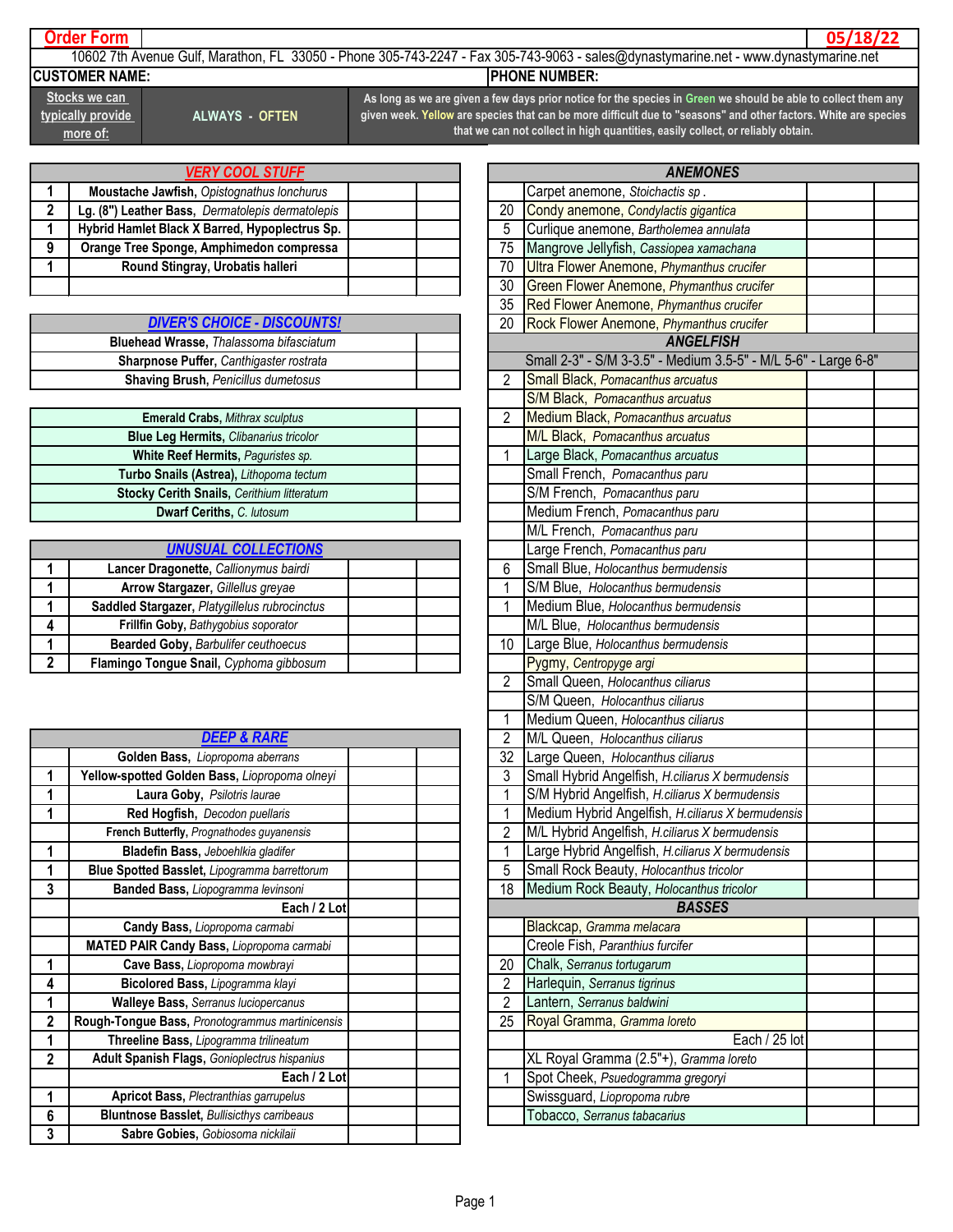|                | <b>BLENNIES</b>                                       |                |
|----------------|-------------------------------------------------------|----------------|
| 2              | Eyelash, Parablennius marmoreus                       | 4              |
| 25             | Molly Miller, Scartella cristata                      | $\overline{1}$ |
|                | Each / 25 lot                                         | 20             |
| $\overline{2}$ | Pike, Chaenopis sp.                                   | 30             |
|                | Redlip, Ophioblennuis atlanticus                      | $\overline{2}$ |
| 6              | Rhino, Paraclinus marmoratus                          |                |
| $\overline{2}$ | Ringed, Starksia hassi                                | 4              |
| 1              | Rosey, Malacoctenus macropus                          | $\overline{5}$ |
| $\overline{1}$ | Saddled, Malacoctenus triangulatus                    |                |
| $\overline{3}$ | Sailfin, Emblemaria pandionis                         | $\overline{4}$ |
| $\overline{2}$ | Scorpion, Labrisomas gobio                            | $\overline{2}$ |
| $\overline{2}$ | Spineyhead, Acanthemblemaria spinosa                  | $\frac{2}{4}$  |
| $\overline{3}$ | Triplefin, Enneanectes altivelis                      |                |
|                | <b>BUTTERFLY FISH</b>                                 | $\overline{5}$ |
|                | Small 2-3" - Medium 3-4"                              |                |
|                | Small Banded, Chaetodon striatus                      | 15             |
| 1              | Medium Banded, Chaetodon striatus                     |                |
| 1              | Small Foureye, Chaetodon capistratus                  |                |
| 8              | Medium Foureye, Chaetodon capistratus                 |                |
| $\overline{2}$ | Longnose, Chaetodon aculeatus                         | $\mathbf{1}$   |
| $\overline{2}$ | Small Reef, Chaetodon sedentarius                     |                |
| 6              | Medium Reef, Chaetodon sedentarius                    |                |
|                | Small Spotfin, Chaetodon ocellatus                    |                |
| 2              | Medium Spotfin, Chaetodon ocellatus                   |                |
|                | <b>CARDINALS</b>                                      | $\frac{2}{2}$  |
|                | Barred Cardinal, Apogon binotatus                     | 15             |
|                | Bigtooth Cardinal, Apogon affinis                     | 10             |
| 6              | Conchfish, Astropogon stellatus                       | $\mathbf{1}$   |
| $\overline{2}$ | Flame Cardinal, Apogon maculatus                      | $\overline{5}$ |
|                | Two-Spot Cardinal, Apogon pseudomaculatus             | $\overline{c}$ |
|                | Whitestar Cardinal, Apogon lachneri                   |                |
|                | <b>CRABS</b>                                          |                |
| 10             | Arrow, Stenorhynchus seticornis                       |                |
|                | 2000 Blue Leg Hermit, Paguristes tricolor             |                |
|                | Each / 100 lot                                        |                |
|                | Calico, Hepatus epheliticus                           | 60             |
| 5              | Decorator, Macrocoeloma trispinosum                   |                |
|                | Decorator Arrow, Podochela sp.                        | 10             |
| 500            | Emerald, Mithrax sculptus                             | 10             |
|                | Each / 50 lot                                         | 10             |
|                | Each / 100 lot                                        | 10             |
| 10             | Small Hermit (1-2"), Paguristes sp.                   | 10             |
| 10             | Medium Hermit (2-4"), Paguristes sp.                  | 10             |
| 10             | Large Hermit (4-6"), Paguristes sp.                   |                |
| 3              | XL Hermit (6"+), Paguristes sp.                       |                |
| 5              | Operculate Hermit, Phimochirus operculatus            |                |
| $\overline{5}$ | Porcelain, Petrolisthes armatus                       | 10             |
| 50             | Red Leg Hermit, Calcinus tibicen                      | 10             |
|                | Each / 100 lot                                        | 10             |
| 200            | Scarlett Leg Hermit, Paguristes cadenati              | 10             |
|                | Each / 100 lot                                        | 10             |
|                | Sally Light Foot, Percnon gibbesi                     | 10             |
| $\overline{2}$ | Teddy Bear, Glyptoxanthus erosus                      | 10             |
|                | <b>HORSESHOE CRABS</b>                                | 10             |
|                | WIDTH: Small 1-3" - Medium 3-5" - Large 5-8" - XL 8"+ |                |
| 100            | Small Horseshoe, Limulus polyphemus                   | $\overline{2}$ |
| 5              | Medium Horseshoe, Limulus polyphemus                  | $\overline{1}$ |
| 10             | Large Horseshoe, Limulus polyphemus                   |                |
| $\overline{2}$ | XL Horseshoe, Limulus polyphemus                      | $\mathbf{1}$   |
|                |                                                       |                |

| <b>DAMSELS</b> |                                                                 |  |  |  |
|----------------|-----------------------------------------------------------------|--|--|--|
| 4              | Beaugregory, Stegastes leucostictus                             |  |  |  |
| $\mathbf{1}$   | Bi-color, Stegastes partitus                                    |  |  |  |
| 20             | Small Blue Reef, Chromis cyaneus                                |  |  |  |
| 30             | Medium Blue Reef, Chromis cyaneus                               |  |  |  |
| $\overline{2}$ | Cocoa, Stegastes variablis                                      |  |  |  |
|                | Green Chromis, Chromis multilineata                             |  |  |  |
| 4              | Small Jewel, Microspathodon chrysurus                           |  |  |  |
| $\overline{5}$ | Medium Jewel, Microspathodon chrysurus                          |  |  |  |
|                | Lightning, Chromis enchrysurus                                  |  |  |  |
| 4              | Orange, Stegastes planifrons                                    |  |  |  |
| $\overline{2}$ | Purple, Chromis scotti                                          |  |  |  |
| $\overline{2}$ | Scarlet Back, Stegastes adustus                                 |  |  |  |
| $\overline{4}$ | Sergeant Major, Abudefduf saxatilis                             |  |  |  |
| 5              | Sunshine, Chromis insolatus                                     |  |  |  |
|                | <b>DRUM</b>                                                     |  |  |  |
| 15             |                                                                 |  |  |  |
|                | High Hat, Paraques acuminatus                                   |  |  |  |
|                | Jackknife, Equetus acuminatus                                   |  |  |  |
|                | Small Spotted Drum, Equetus punctatus                           |  |  |  |
|                | Med Spotted Drum, Equetus punctatus                             |  |  |  |
| 1              | L/XL Spotted Drum, Equetus punctatus                            |  |  |  |
|                | <b>GOBIES</b>                                                   |  |  |  |
|                | Banner, Microgobius microlepis                                  |  |  |  |
|                | <b>Blue, Loglossus calliurus</b>                                |  |  |  |
| $\overline{c}$ | Bridled, Coryphopterous glaucofraenum                           |  |  |  |
| $\overline{2}$ | Goldspot, Gnatholepis thompsoni                                 |  |  |  |
| 15             | Masked, Coryphopterus personatus                                |  |  |  |
| 10             | Neon, Gobiosoma oceanops                                        |  |  |  |
| 1              | Orangespotted, Nes longus                                       |  |  |  |
| 5              | Peppermint, Coryphopterus lipernes                              |  |  |  |
| $\overline{2}$ | Rusty, Priolepsis hipoliti                                      |  |  |  |
|                | Seminole Goby, Microgobius carri                                |  |  |  |
|                | Sharknose, Gobiosoma evelynae                                   |  |  |  |
|                | Tiger, Gobiosoma macrodon                                       |  |  |  |
|                | Yellowline, Gobiosoma horsti                                    |  |  |  |
|                | WILD GORGONIANS - 6" to 8" (Enquire for prices on larger sizes) |  |  |  |
| 60             | Assorted Gorgonia                                               |  |  |  |
|                | Each / 12 lot                                                   |  |  |  |
| 10             | Bipinnate Sea Plume, Antillogorgia bipinnata                    |  |  |  |
| 10             | Corky Sea Finger, Briareum asbestium                            |  |  |  |
| 10             | Knobby Sea Rod, Eunicea mammosa                                 |  |  |  |
| 10             | Purple Sea Whip, Pterogorgia guadalupensis                      |  |  |  |
| 10             | Slit Pore Sea Rod, Plexaurella nutans                           |  |  |  |
| 10             | Yellow Sea Whip, Pterogorgia citrine                            |  |  |  |
|                | Red Sea Rod Gorgonian, Diodogorgia nodulifera                   |  |  |  |
|                | Yellow Sea Rod Gorgonian, Diodogorgia nodulifera                |  |  |  |
|                | PROPAGATED-GORGO (clippings mounted on ceramic base)            |  |  |  |
| 10             | Corky Sea Finger, Briareum asbestium                            |  |  |  |
| 10             | Orange Spiny Sea Rod, Muricea elongatea                         |  |  |  |
| 10             | Purple Bipinnate, Antillogorgia bipinnata                       |  |  |  |
| 10             | Purple Candelabra, Plexaura flexuosa                            |  |  |  |
| 10             | Purple Knobby Sea Rod, Eunicea mammosa                          |  |  |  |
| 10             | Purple Sea Whip, Pterogorgia guadalupensis                      |  |  |  |
| 10             | Slit Pore Sea Rod, Plexaurella nutans                           |  |  |  |
| 10             | Yellow Bipinnate, Pseudopterogorgonia bipinnata                 |  |  |  |
|                | <b>HAMLETS</b>                                                  |  |  |  |
| $\overline{c}$ | Barred, Hypoplectrus puella                                     |  |  |  |
| 1              | Black, Hypoplectrus nigricans                                   |  |  |  |
|                | Blue, Hypoplectrus gemma                                        |  |  |  |
| 1              | Butter, Hypoplectrus unicolor                                   |  |  |  |
|                |                                                                 |  |  |  |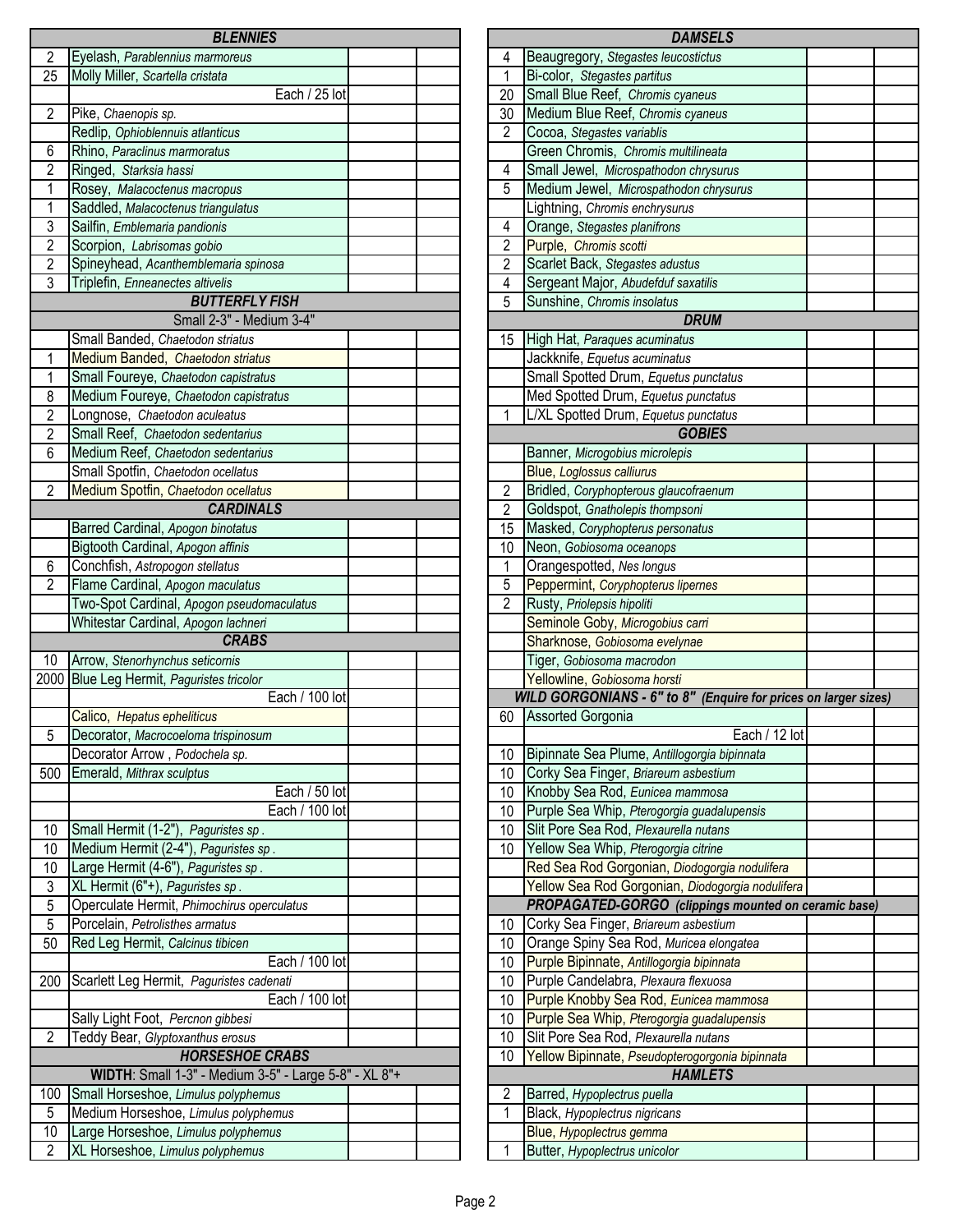|                 | <b>HAMLETS CONT.</b>                                                |                       | <b>MORAY EELS</b>                                                    |
|-----------------|---------------------------------------------------------------------|-----------------------|----------------------------------------------------------------------|
|                 | Copper, Hypoplectrus sp.                                            |                       | Chain Link, Echidna catenata                                         |
|                 | Indigo Hamlet, Hypoplectrus indigo                                  |                       | Chestnut, Enchelycore carychroa                                      |
| 1               | Shy, Hypoplectrus guttavarius                                       |                       | Gold Tail, Muraena miliaris                                          |
|                 | Yellowtail, Hypoplectrus chlorulus                                  |                       | Goldspot, Myrichthys ocellatus                                       |
|                 | <b>HOGFISH</b>                                                      |                       | Medium Green (24"-36"), Gymnothorax funebris                         |
|                 | Small 2-3" - S/M 3-3.5" - Medium 3.5-5" - M/L 5-6" - Large 6-8"     |                       | Purple Mouth, Gymnothorax vicinus                                    |
|                 | Sm/Md Cuban, Bodianus pulchellus                                    |                       | Spotted, Gymnothorax moringa                                         |
|                 | Medium Cuban, Bodianus pulchellus                                   |                       | Viper, Enchelycore nigricans                                         |
|                 | Md/Lg Cuban, Bodianus pulchellus                                    |                       | <b>PARROTFISH</b>                                                    |
|                 | Large Cuban, Bodianus pulchellus                                    |                       | Assorted Small (2-4"), Scarus sp.                                    |
| 1               | Small Spanish, Bodianus rufus                                       | $\overline{2}$        | Med Blue (4-6"), Scarus coeruleus                                    |
|                 | S/M Spanish, Bodianus rufus                                         | 1                     | Lg Blue (7-12"), Scarus coeruleus                                    |
| $\overline{c}$  | Medium Spanish, Bodianus rufus                                      |                       | Greenblotch (1-2"), Sparisoma atumarium                              |
| 1               | Md/Lg Spanish, Bodianus rufus                                       | $\overline{2}$        | Med Midnight (4-6"), Scarus coelestinus                              |
| 1               | Large Spanish, Bodianus rufus                                       | 1                     | Lg Midnight (7-12"), Scarus coelestinus                              |
|                 | <b>JAWFISH</b>                                                      |                       | Med Painted (4-6"), Scarus iserti                                    |
| 1               | Banded Jawfish, Opistognathus macrognathus                          |                       | Lg Painted (6-8"), Scarus iserti                                     |
|                 | Dusky Jawfish, Opistognathus whitehursti                            |                       | Med Princess (4-6"), Scarus taeniopterus                             |
| 1               | Mottled Jawfish, Opistognathus maxillosus                           |                       | Lg Princess (7-12"), Scarus taeniopterus                             |
| 1               | Spotfin Jawfish, Opistognathus robinsi                              |                       | Med Rainbow (4-6"), Scarus guacamaia                                 |
|                 | Swordtail Jawfish, Lonchopithus micrognathus                        | 8                     | Lg Rainbow (7-12"), Scarus guacamaia                                 |
|                 | Yellowhead (Local), Opistognathus aurifrons                         | $\overline{2}$        | Med (female) Stoplight (4-6"), Sparisoma viride                      |
| 10 <sup>1</sup> | Yellowhead (Pearly), Opistognathus aurifrons                        | 1                     | Lg (male) Stoplight (7-12"), Sparisoma viride                        |
|                 | LIVE ROCK / CORALLIMORPH / RICORDEA / ZOANTHIDS                     |                       | <b>PUFFERS</b>                                                       |
| 1000            | Aquaculture Live Plant Rock (request in advance)                    | 1                     | S/M Balloonfish (2-4"), Diodon holocanthus                           |
|                 | Per lb / 100 lb lot                                                 | 3                     | M/L Balloonfish (4-6"), Diodon holocanthus                           |
| 10              | Green St. Thomas Cmorph, Discosoma sanctithoma                      | $\overline{2}$        | Bandtail, Sphoeroides spengleri                                      |
|                 | Red St. Thomas Cmorph, Discosoma sanctithomae                       | 10                    | Sharpnose, Canthigaster rostrata                                     |
|                 | Forked Tentacle Cmorph, Discosoma carlgreni                         | 1                     | S/M Striped Burrfish, Chilomycterus schoepfi                         |
|                 | Superman Corallimorph, Discosoma sp.                                |                       | <b>SHRIMP</b>                                                        |
|                 | Ricordea - Pink, Ricordea florida                                   | 1                     | Anemone, Ancylomenes pedersoni                                       |
| 20              | Ricordea - Multi Color, Ricordea florida                            | 2                     | <b>Banded Coral, Stenopus hispidus</b>                               |
|                 |                                                                     |                       |                                                                      |
| 40              | Ricordea - Green, Ricordea florida                                  |                       | Bumble Bee, Gnatholepis sp.                                          |
| 30              | Ricordea - Blue, Ricordea florida                                   |                       | Gold Banded, Stenopus scutellatus                                    |
|                 | Ricordea - Orange, Ricordea florida                                 |                       | Peppermint, Lysmata wurdemanni                                       |
|                 | DMA Night King, Zoanthus pulchellus                                 |                       | Each / 50 k                                                          |
|                 | DMA Mystique, Zoanthus pulchellus                                   |                       | Each / 100 lo                                                        |
|                 | DMA Gamora, Zoanthus pulchellus                                     |                       | Pistol, Alpheaus sp.                                                 |
| 15              | Zoanthoid Seamat Colonies, Zoanthus pulchellus                      | 15                    | Sand Sifting Brown, Penaus sp.                                       |
|                 | <b>MOLLUSKS</b>                                                     |                       |                                                                      |
| 1               | S Horse Conch (1-2"), Pleuroploca gigantea                          |                       | Two Claw, Brachycarpus biunguiculatus                                |
|                 | M Horse Conch (2-4"), Pleuroploca gigantea                          |                       |                                                                      |
| 1               | L Horse Conch (4-8"), Pleuroploca gigantea                          | 25                    | M/L Blackbar Soldierfish, Myripristis jacobus                        |
|                 | Florida Fighting Conch, Strombus alatus                             | 5                     | Dusky Squirrel, Sargocentron vexillarium                             |
|                 | Cowrie, Cypraea cervus                                              |                       | Longspine Squirrel, Holocentrus rufus                                |
|                 | 1000 Dwarf Cerith, Cerithium altratum (Sm. Black)                   |                       | Reef Squirrel, Sargocentron coruscum                                 |
|                 | Each / 100 lot                                                      |                       | <b>STARFISH</b>                                                      |
|                 | Each / 1000 lot                                                     |                       | Basket, Astrophyton muricaatum                                       |
| 5               | Flame Scallops, Lima scabra                                         | 25                    | Each / 25 k<br>SQUIRRELFISH / SOLDIERFISH<br>Brittle, Ophicocoma sp. |
| 300             | Flamingo Tongue, Cyphoma gibbosum<br>Nassarius, Nassarius obsoletus | 10<br>$\overline{25}$ | Common, Echinaster sp.                                               |
|                 | Each / 100 lot                                                      | 50                    | Serpent, Ophicocoma sp.                                              |
|                 | Orange Limpet, Calloplax sp.                                        |                       | Assorted Brittle & Serpent<br><b>STINGRAYS</b>                       |
| 500             | (Lg. White)<br>Stocky Cerith, Cerithium literatum                   | 8                     | Yellow Ray, Urolophus jamaicensis                                    |
|                 | Each / 100 lot                                                      |                       | <b>URCHINS</b>                                                       |
| 2               | Tulip, Fasciolaria tulipa                                           | 50                    | Pencil, Eucidaris tribloides                                         |
|                 | 1000 Turbos, Lithopoma tectum                                       | 50                    | Each / 25 I<br>Pin Cushion, Lytechinus variegates                    |
|                 | Each / 100 lot<br>Thorny Oyster, Spondulus americanus               | 50                    | Rock, Echinometra lucunter                                           |

| <b>MORAY EELS</b>                            |                                                                       |  |  |  |  |
|----------------------------------------------|-----------------------------------------------------------------------|--|--|--|--|
| 1                                            | Chain Link, Echidna catenata                                          |  |  |  |  |
|                                              | Chestnut, Enchelycore carychroa                                       |  |  |  |  |
|                                              | Gold Tail, Muraena miliaris                                           |  |  |  |  |
|                                              | Goldspot, Myrichthys ocellatus                                        |  |  |  |  |
|                                              | Medium Green (24"-36"), Gymnothorax funebris                          |  |  |  |  |
|                                              | Purple Mouth, Gymnothorax vicinus                                     |  |  |  |  |
|                                              | Spotted, Gymnothorax moringa                                          |  |  |  |  |
|                                              | Viper, Enchelycore nigricans                                          |  |  |  |  |
|                                              | <b>PARROTFISH</b>                                                     |  |  |  |  |
|                                              | Assorted Small (2-4"), Scarus sp.                                     |  |  |  |  |
| $\overline{2}$                               | Med Blue (4-6"), Scarus coeruleus                                     |  |  |  |  |
| $\overline{1}$                               | Lg Blue (7-12"), Scarus coeruleus                                     |  |  |  |  |
|                                              | Greenblotch (1-2"), Sparisoma atumarium                               |  |  |  |  |
| $\overline{2}$                               | Med Midnight (4-6"), Scarus coelestinus                               |  |  |  |  |
| $\overline{1}$                               | Lg Midnight (7-12"), Scarus coelestinus                               |  |  |  |  |
|                                              | Med Painted (4-6"), Scarus iserti                                     |  |  |  |  |
|                                              | Lg Painted (6-8"), Scarus iserti                                      |  |  |  |  |
|                                              | Med Princess (4-6"), Scarus taeniopterus                              |  |  |  |  |
|                                              | Lg Princess (7-12"), Scarus taeniopterus                              |  |  |  |  |
|                                              | Med Rainbow (4-6"), Scarus guacamaia                                  |  |  |  |  |
| 8                                            | Lg Rainbow (7-12"), Scarus guacamaia                                  |  |  |  |  |
| $\overline{2}$                               | Med (female) Stoplight (4-6"), Sparisoma viride                       |  |  |  |  |
| 1                                            | Lg (male) Stoplight (7-12"), Sparisoma viride                         |  |  |  |  |
|                                              | <b>PUFFERS</b>                                                        |  |  |  |  |
| 1                                            | S/M Balloonfish (2-4"), Diodon holocanthus                            |  |  |  |  |
| $\overline{3}$                               | M/L Balloonfish (4-6"), Diodon holocanthus                            |  |  |  |  |
| $\overline{2}$                               | Bandtail, Sphoeroides spengleri                                       |  |  |  |  |
| 10                                           | Sharpnose, Canthigaster rostrata                                      |  |  |  |  |
| 1                                            |                                                                       |  |  |  |  |
| S/M Striped Burrfish, Chilomycterus schoepfi |                                                                       |  |  |  |  |
|                                              |                                                                       |  |  |  |  |
|                                              | <b>SHRIMP</b>                                                         |  |  |  |  |
| 1                                            | Anemone, Ancylomenes pedersoni                                        |  |  |  |  |
| $\overline{2}$                               | <b>Banded Coral, Stenopus hispidus</b>                                |  |  |  |  |
|                                              | Bumble Bee, Gnatholepis sp.                                           |  |  |  |  |
|                                              | Gold Banded, Stenopus scutellatus                                     |  |  |  |  |
|                                              | Peppermint, Lysmata wurdemanni                                        |  |  |  |  |
|                                              | Each / 50 lot                                                         |  |  |  |  |
|                                              | Each / 100 lot                                                        |  |  |  |  |
|                                              | Pistol, Alpheaus sp.                                                  |  |  |  |  |
| 15                                           | Sand Sifting Brown, Penaus sp.                                        |  |  |  |  |
|                                              | Each / 25 lot                                                         |  |  |  |  |
|                                              | Two Claw, Brachycarpus biunguiculatus                                 |  |  |  |  |
|                                              | <b>SQUIRRELFISH / SOLDIERFISH</b>                                     |  |  |  |  |
| 25<br>5                                      | M/L Blackbar Soldierfish, Myripristis jacobus                         |  |  |  |  |
|                                              | Dusky Squirrel, Sargocentron vexillarium                              |  |  |  |  |
|                                              | Longspine Squirrel, Holocentrus rufus                                 |  |  |  |  |
|                                              | Reef Squirrel, Sargocentron coruscum                                  |  |  |  |  |
|                                              | <b>STARFISH</b>                                                       |  |  |  |  |
|                                              | Basket, Astrophyton muricaatum                                        |  |  |  |  |
| 25<br>10                                     | Brittle, Ophicocoma sp.                                               |  |  |  |  |
| 25                                           | Common, Echinaster sp.                                                |  |  |  |  |
| 50                                           | Serpent, Ophicocoma sp.<br>Assorted Brittle & Serpent<br>Each / 25 lo |  |  |  |  |
|                                              | <b>STINGRAYS</b>                                                      |  |  |  |  |
| 8                                            | Yellow Ray, Urolophus jamaicensis                                     |  |  |  |  |
|                                              | <b>URCHINS</b>                                                        |  |  |  |  |
| 50                                           | Pencil, Eucidaris tribloides                                          |  |  |  |  |
| 50                                           | Pin Cushion, Lytechinus variegates                                    |  |  |  |  |
| 50                                           | Rock, Echinometra lucunter                                            |  |  |  |  |